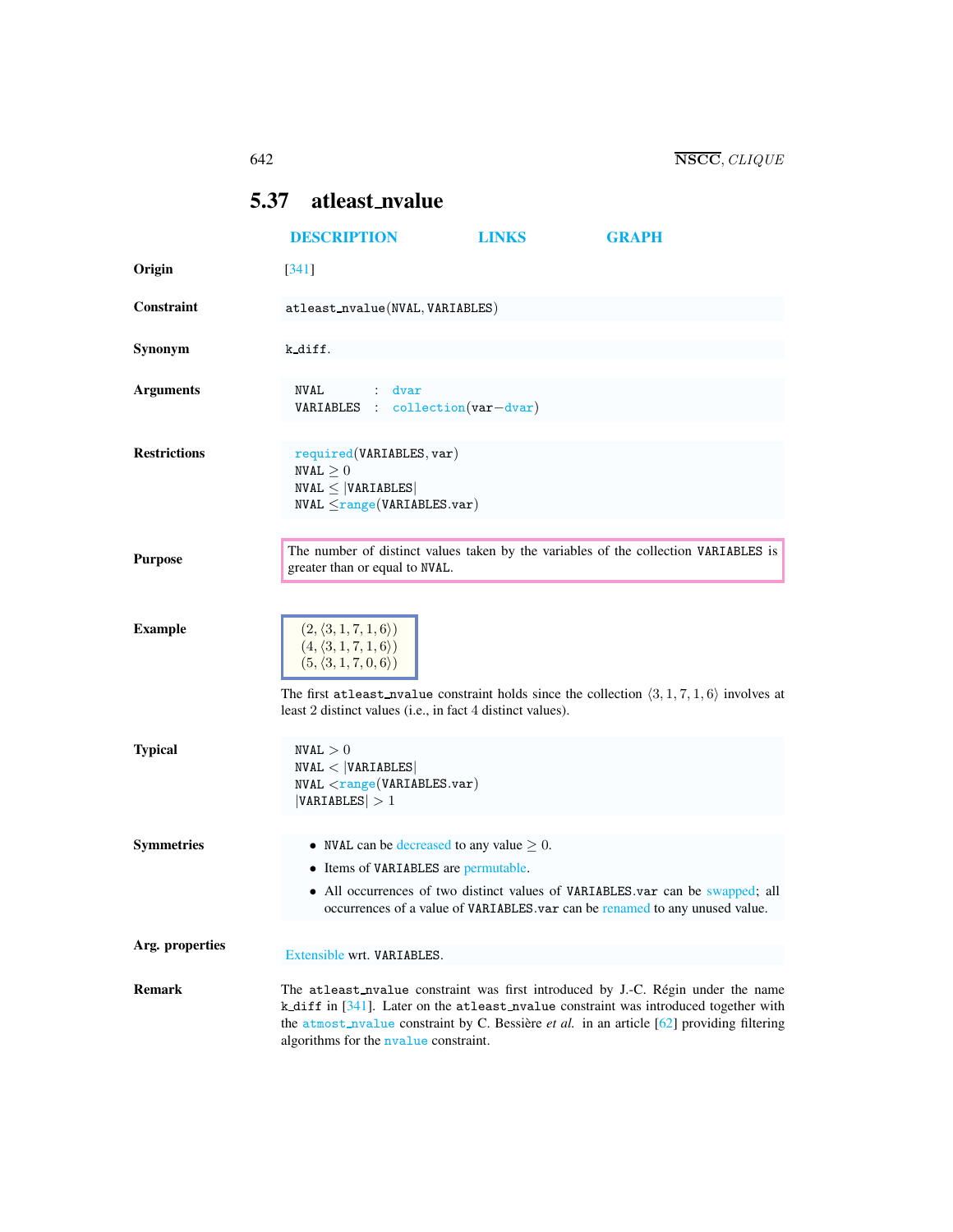## 20050618 643

Algorithm [62] provides a sketch of a filtering algorithm enforcing arc-consistency for the atleast nvalue constraint. This algorithm is based on the maximal matching in a bipartite graph.

## **Counting**

| Length<br>(n)       | -  |  |            |       |        |         |              |
|---------------------|----|--|------------|-------|--------|---------|--------------|
| solutions           | 24 |  | 470<br>ΙД. | 35682 | 614600 | `286024 | -266<br>7947 |
| $\blacksquare$<br>. |    |  |            |       |        |         |              |

Number of solutions for atleast\_nvalue: domains  $0..n$ 



## Solution density for atleast\_nvalue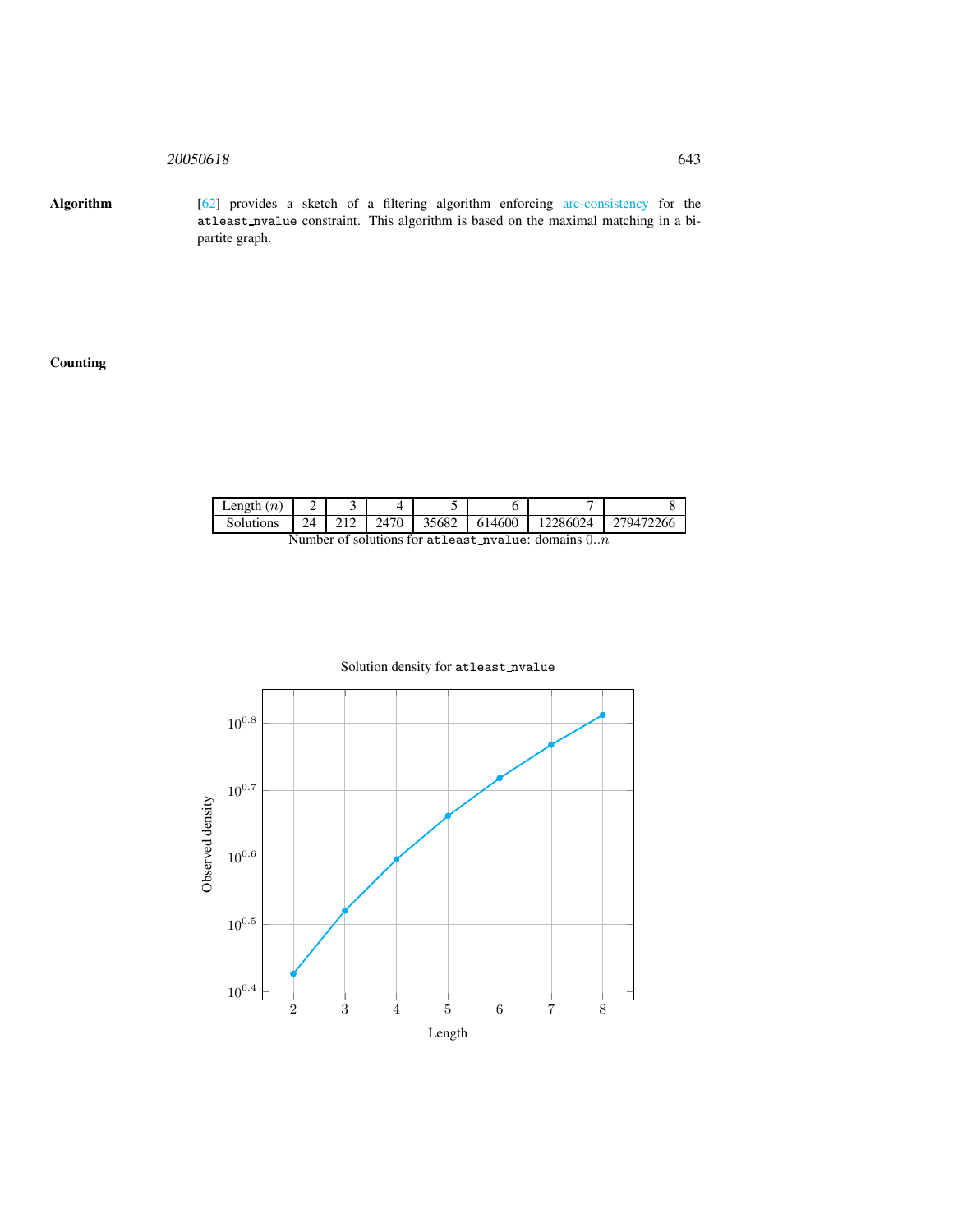

Solution density for atleast nvalue

| Length $(n)$       |                    | 2  | 3   | 4      |       | 6      |          |           |
|--------------------|--------------------|----|-----|--------|-------|--------|----------|-----------|
| Total              |                    | 24 | 212 | 2470   | 35682 | 614600 | 12286024 | 279472266 |
| Parameter<br>value | 0                  | 9  | 64  | 625    | 7776  | 117649 | 2097152  | 43046721  |
|                    |                    | 9  | 64  | 625    | 7776  | 117649 | 2097152  | 43046721  |
|                    | $\overline{c}$     | 6  | 60  | 620    | 7770  | 117642 | 2097144  | 43046712  |
|                    | 3                  |    | 24  | 480    | 7320  | 116340 | 2093616  | 43037568  |
|                    | 4                  |    |     | 120    | 4320  | 97440  | 1992480  | 42550704  |
|                    | 5                  |    |     |        | 720   | 42840  | 1404480  | 37406880  |
|                    | 6                  |    |     |        |       | 5040   | 463680   | 21530880  |
|                    | −                  |    |     |        | -     |        | 40320    | 5443200   |
|                    | 8<br>$\sim$ $\sim$ |    |     | $\sim$ | -     | $\sim$ | $\sim$   | 362880    |

Solution count for atleast nvalue: domains  $0..n$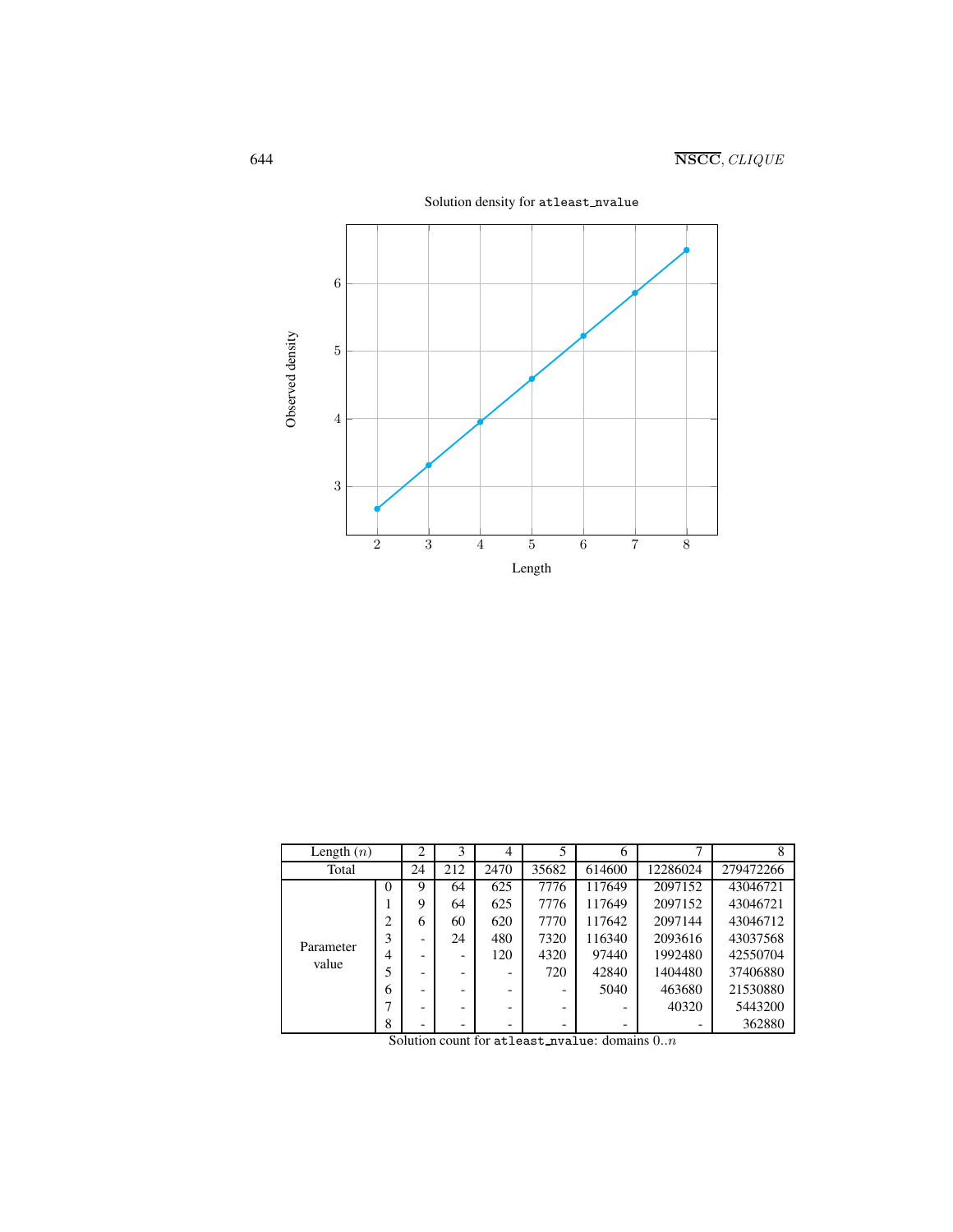

<span id="page-3-0"></span>

implied by: and, equivalent, imply, nand, nor, nvalue  $(\geq$  NVAL *replaced by* = NVAL), nvisible\_from\_end, nvisible\_from\_start, or, size\_max\_seq\_alldifferent,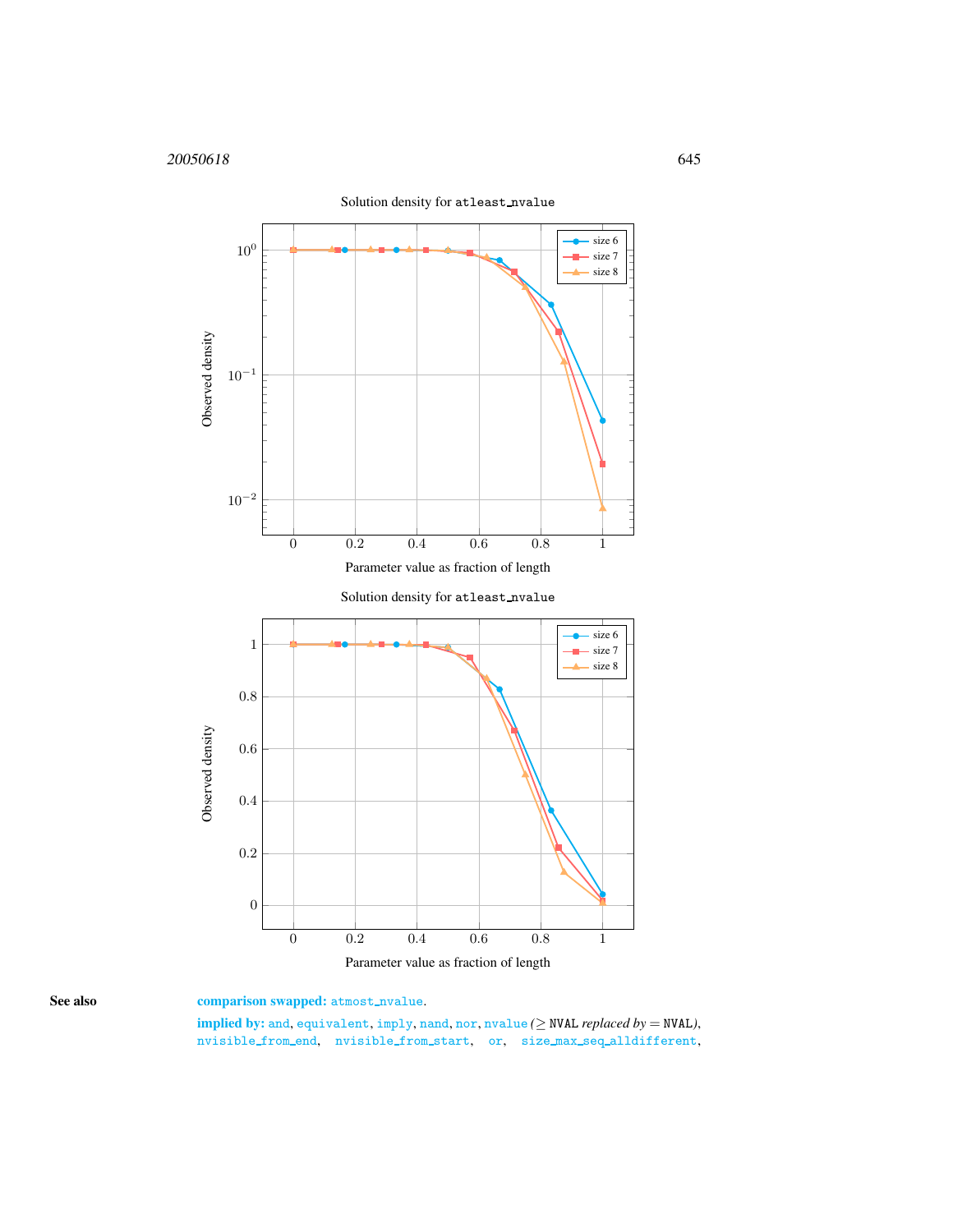|          | size_max_starting_seq_alldifferent.xor.                                              |
|----------|--------------------------------------------------------------------------------------|
|          | uses in its reformulation: not_all_equal.                                            |
| Kevwords | <b>constraint type:</b> counting constraint, value partitioning constraint.          |
|          | <b>filtering:</b> bipartite matching, arc-consistency.                               |
|          | final graph structure: strongly connected component, equivalence.                    |
|          | <b>modelling:</b> number of distinct equivalence classes, number of distinct values. |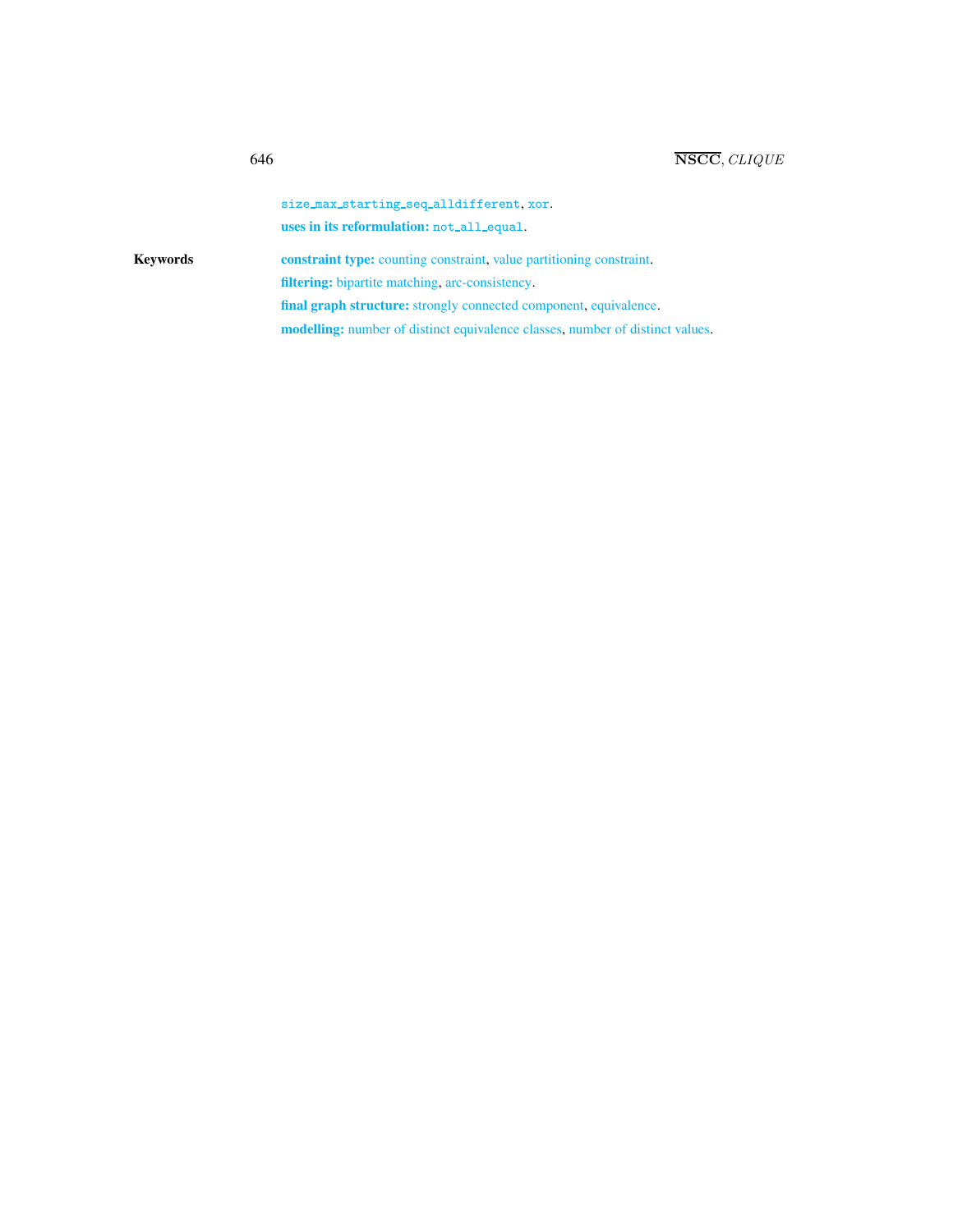## <span id="page-5-0"></span>20050618 647

| Arc input(s)         | VARIABLES                                                                                                                                                                                     |
|----------------------|-----------------------------------------------------------------------------------------------------------------------------------------------------------------------------------------------|
| Arc generator        | $CLIQUE \rightarrow$ collection(variables1, variables2)                                                                                                                                       |
| Arc arity            | 2                                                                                                                                                                                             |
| Arc constraint $(s)$ | $variable$ s1.var = variables2.var                                                                                                                                                            |
| Graph property(ies)  | $NSCC$ NVAL                                                                                                                                                                                   |
| <b>Graph class</b>   | <b>EQUIVALENCE</b>                                                                                                                                                                            |
| Graph model          | Parts (A) and (B) of Figure $5.89$ respectively show the initial and final graph associated<br>with the first example of the <b>Example</b> slot. Since we use the <b>NSCC</b> graph property |

with the first example of the Example slot. Since we use the NSCC graph property we show the different strongly connected components of the final graph. Each strongly connected component corresponds to a specific value that is assigned to some variables of the VARIABLES collection. The 4 following values 1, 3, 6 and 7 are used by the variables of the VARIABLES collection.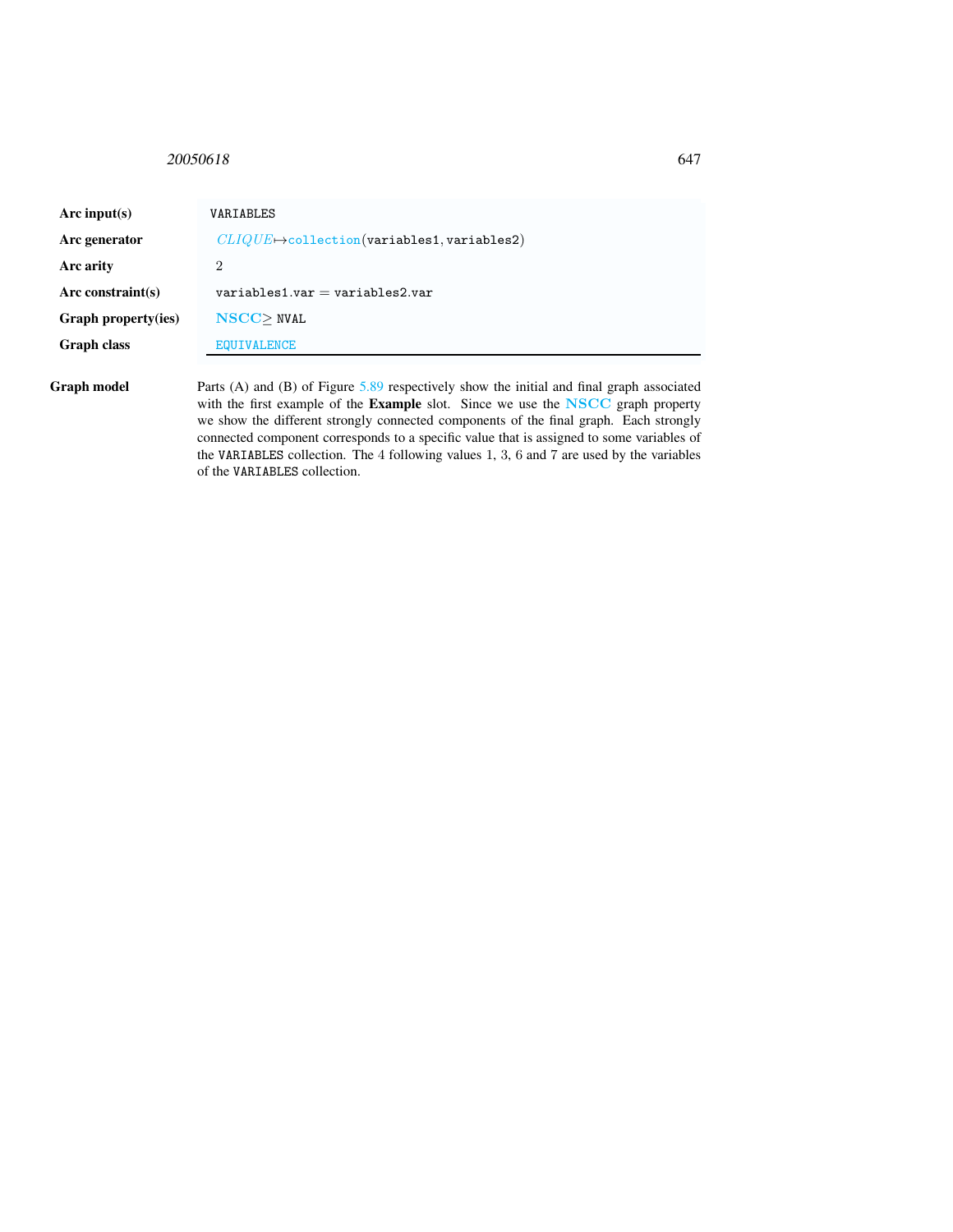

<span id="page-6-0"></span>Figure 5.89: Initial and final graph of the atleast nvalue constraint